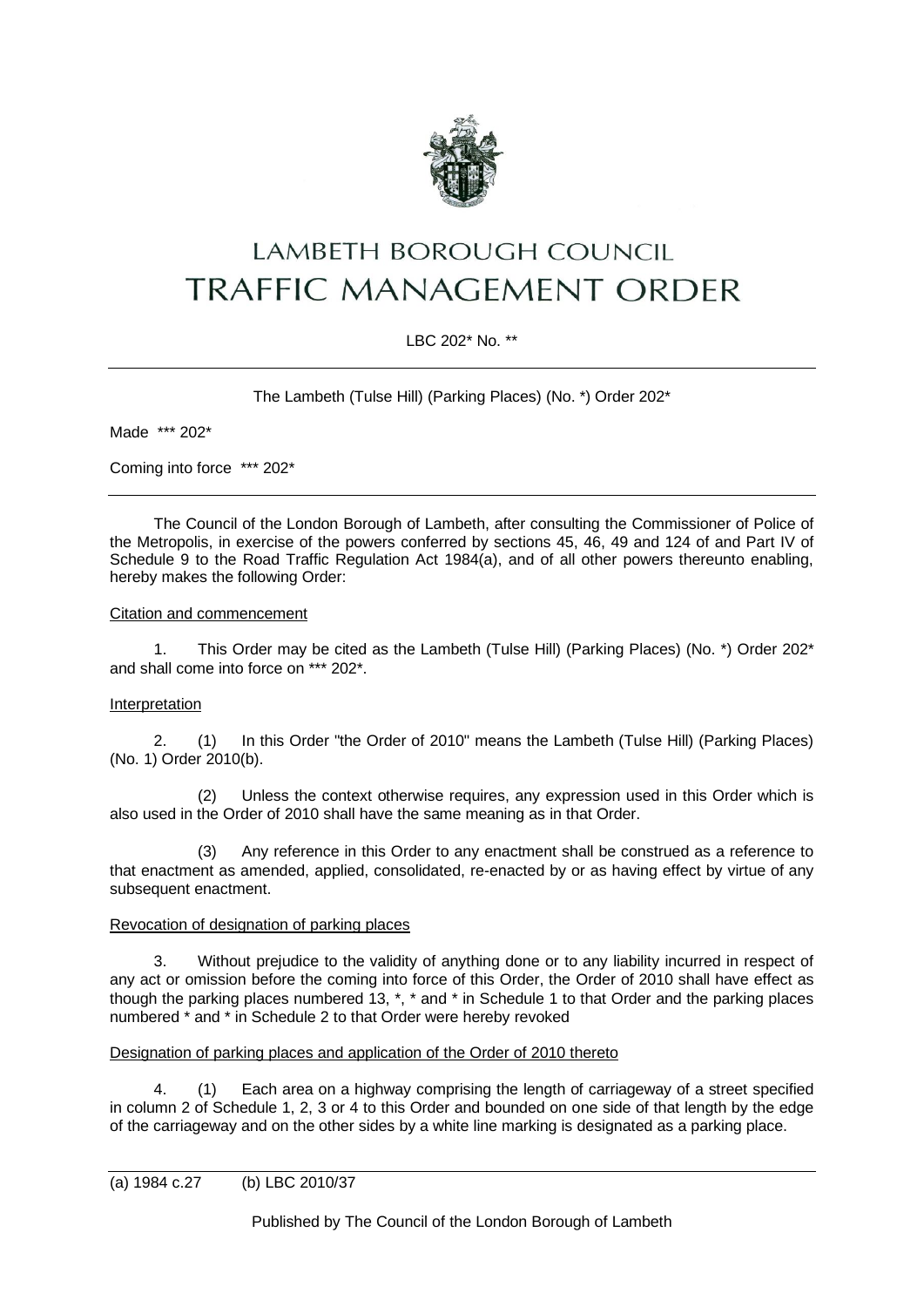(2) The reference in this Article to a white line marking shall be construed as a reference to the white line marking (either broken or continuous) provided for in Schedule 7 to the Traffic Signs Regulations and General Directions 2016(a) or, if applicable, authorised by the Secretary of State by virtue of section 64 of the Road Traffic Regulation Act 1984.

(3) The provisions of the Order of 2010 (other than Articles 3 and 16) shall apply to the areas designated as parking places by this Order as if in those provisions any reference to a parking place included a reference to the areas designated as parking places by this Order and as if any reference to Schedule 1 to the Order of 2010 included a reference to Schedule 1 to this Order, as if any reference to Schedule 2 to the Order of 2010 included a reference to Schedule 2 to this Order and as if any reference to Schedule 4B to the Order of 2010 included a reference to Schedule 3 to this Order.

Placing of traffic signs, etc.

- 5. The Council shall:
	- (a) place and maintain traffic signs indicating the limits of the parking places referred to in Schedule 1, 2, 3 or 4 to this Order;
	- (b) place and maintain in or in the vicinity of the parking place referred to in Schedule 1, 2, 3 or 4 to this Order traffic signs indicating that such parking places may be used during the permitted hours for the leaving only of the vehicles specified in Article 4(2) and 4(4) respectively of the Order of 2010;
	- (c) carry out such other work as is reasonably required for the purposes of the satisfactory operation of the parking place referred to in the Schedule to this Order.

#### Amendments to the Order of 2010

6. Without prejudice to the validity of anything done or to any liability incurred in respect of any act or omission before the coming into force of this Order, the Order of 2010 shall have effect as though:

(a) in Article 2(1) to that Order, in the meanings assigned to the expressions "electronic car club permit", "hard copy car club permit" and "validate", for the text "Schedule 1, 2, 3, 4, 4A or 4B" there were substituted the text "Schedule 1, 2, 3, 4, 4A, 4B or \*";

(b) in Article 3(1)(a) of that Order, for the text "Schedule 1, 2, 3, 4, 4A or 4B" there were substituted the text "Schedule 1, 2, 3, 4, 4A, 4B or \*";

(c) in Article 3(1)(b) of that Order, for the text "Schedule 1, 2, 3, 4, 4A or 4B" there were substituted the text "Schedule 1, 2, 3, 4, 4A, 4B or \*";

(a) S.I. 2016/362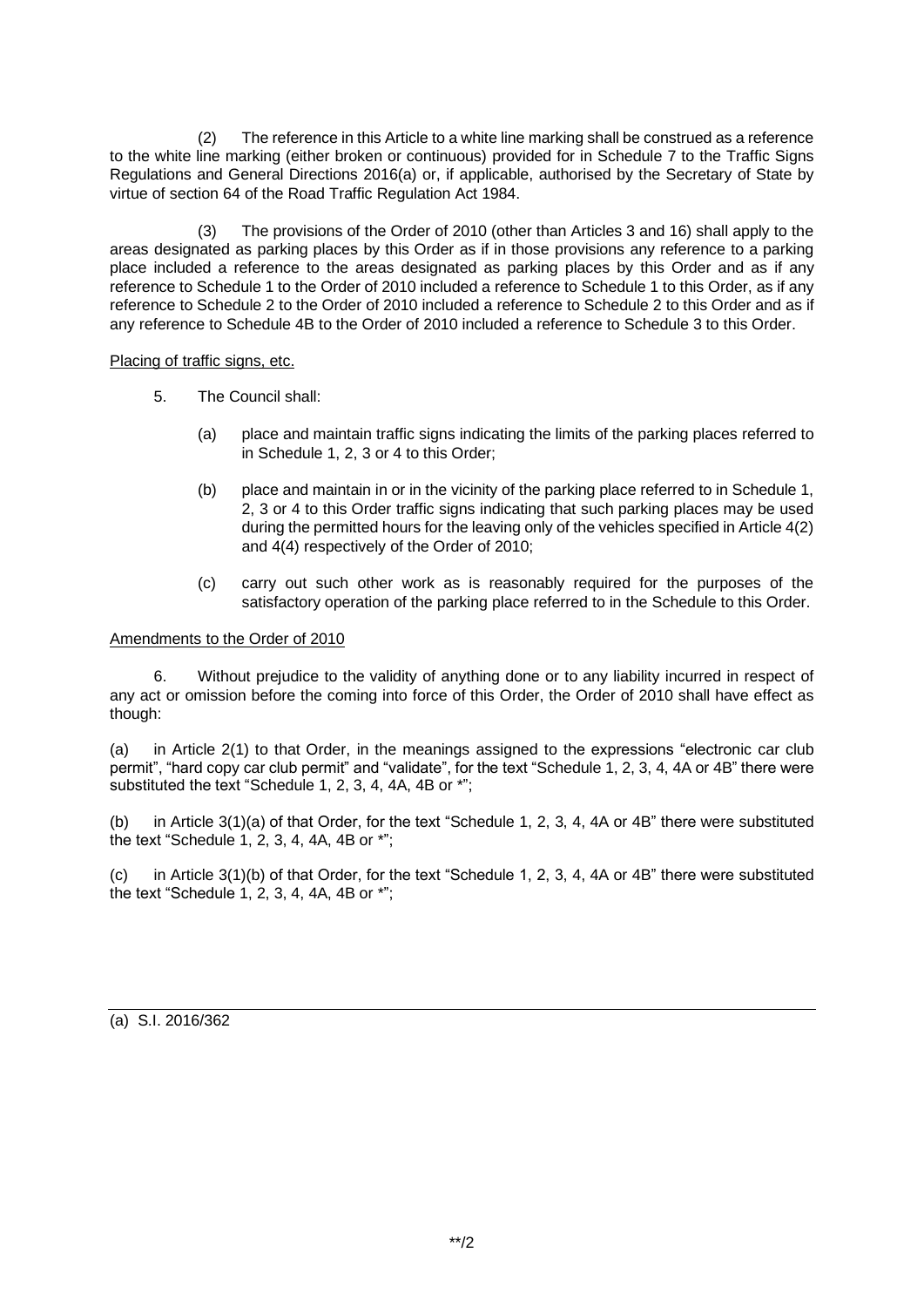(d) there were added as Article 4(5) to that Order, the following:

"(5) Each parking place referred to in Schedule \* may be used, subject to the provisions of this Order, for the leaving during the permitted hours of such vehicles of the class specified in paragraph (1) of this Article:-

- (a) as display in the manner specified in Article 5(5)(a) either a valid hard copy resident's permit, a valid hard copy business permit, a valid hard copy car club permit, a valid hard copy teacher's permit, a valid hard copy visitor's permit or a valid hard copy trade permit, issued in respect of that vehicle; or
- (b) in respect of which there has been granted either an electronic resident's permit, an electronic business permit, an electronic car club permit, a flexible car club permit, an electronic teacher's permit, an electronic visitor's permit or an electronic trade permit and a hand-held device shows the indication specified in Article 5(5)(b),

provided that the electrical storage battery of that vehicle is in the process of being charged from a mains electrical source adjacent to that parking place.";

(e) there were added as Article 5(5) to that Order, the following:

"(4) At all times during which a vehicle is left in a parking place referred to in Schedule \* during the permitted hours:-

- (a) it shall display either a valid hard copy resident's permit, a valid hard copy business permit, a valid hard copy car club permit, a valid hard copy teacher's permit, a valid hard copy health care permit, a valid hard copy visitor's permit or a valid hard copy trade permit, issued in respect of that vehicle, so that all the particulars on that hard copy resident's permit, that hard copy business permit, that hard copy car club permit, that hard copy teacher's permit, that hard copy health care permit, that hard copy visitor's permit or that hard copy trade permit, as the case may be, are clearly visible from outside that vehicle and from the front or nearside of that vehicle; or
- (b) there shall be an indication on a hand-held device that either an electronic resident's permit, an electronic business permit, an electronic car club permit, a flexible car club permit, an electronic teacher's permit, an electronic health care permit, an electronic visitor's permit or an electronic trade permit has been granted in respect of that vehicle and the permit is valid.";

(f) in Article 12(1)(a) of that Order, for the text "Schedule 1, 2, 3, 4, 4A or 4B" there were substituted the text "Schedule 1, 2, 3, 4, 4A, 4B or \*";

- (g) immediately following paragraph (c) of Article 16 of that Order, there were added the following:
	- "(cc) place and maintain in or in the vicinity of each parking place referred to in Schedule \* traffic signs indicating that such parking place may be used during the permitted hours for the leaving of the vehicles specified in Article 4(5);";

(h) in Article 20(3) of that Order, for the text "Schedule 1 or 3 or 4B" there were substituted the text "Schedule 1, 3,  $4B$  or  $*$ ";

(i) for Article 23 of that Order, there were substituted the following:

"23. (1) No vehicle in respect of which payment of the parking charge has been made using the electronic payment system in accordance with the provisions of Article 18, and which has been taken away from a parking place referred to in Schedule 2, 4 or 4A during the permitted hours, shall, until the expiration of 1 hour from the time that vehicle was taken away, again be left in that parking place during the permitted hours.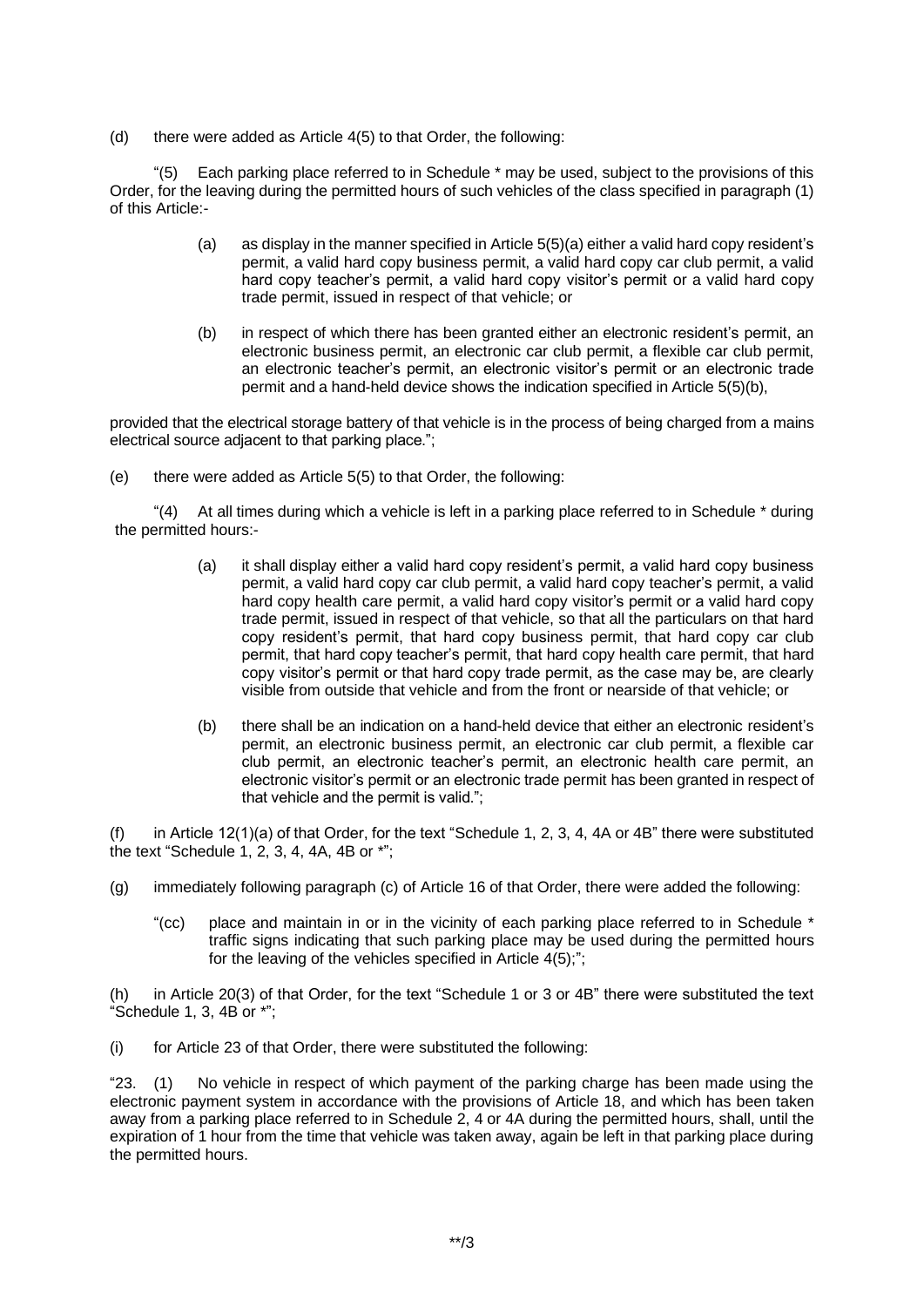(2) No vehicle which has been taken away from a parking place referred to in Schedule 4B or \* during the permitted hours, shall, until the expiration of 2 hours from the time that vehicle was taken away, again be left in that parking place during the permitted hours.";

(j) in Article 24(3) of that Order, for the text "Schedule 1, 2, 3, 4, 4A or 4B" there were substituted the text "Schedule 1, 2, 3, 4, 4A, 4B or \*";

(k) in Article 25(3)(a) of that Order, for the text "Schedule 2, 4, 4A or 4B" there were substituted the text "Schedule 2, 4, 4A, 4B or \*";

(l) in Article 25(3)(b) of that Order, for the text "Schedule 2, 4, 4A or 4B" there were substituted the text "Schedule 2, 4, 4A, 4B or \*";

(m) in Article 26(3) of that Order, for the text "Schedule 1, 2, 3, 4, 4A or 4B" there were substituted the text "Schedule 1, 2, 3, 4, 4A, 4B or \*";

(n) in Article 27(3) of that Order, for the text "Schedule 1, 2, 3, 4, 4A or 4B" there were substituted the text "Schedule 1, 2, 3, 4, 4A, 4B or \*";

(o) in Article 28(3) of that Order, for the text "Schedule 2, 4, 4A or 4B" there were substituted the text "Schedule 2, 4A, 4B or \*";

(p) in Article 29(3) of that Order, for the text "Schedule 2, 4, 4A or 4B" there were substituted the text "Schedule 2, 4, 4A, 4B or \*";

(q) in Article 30(4) of that Order, for the text "Schedule 1, 2, 3, 4, 4A or 4B" there were substituted the text "Schedule 1, 2, 3, 4, 4A, 4B or \*";

(r) there was added as Schedule \* to that Order the Schedule as set out in Schedule 4 to this Order.

Dated this \*\*\* day of \*\*\* 202\*.

Ben Stevens Highway Network Manager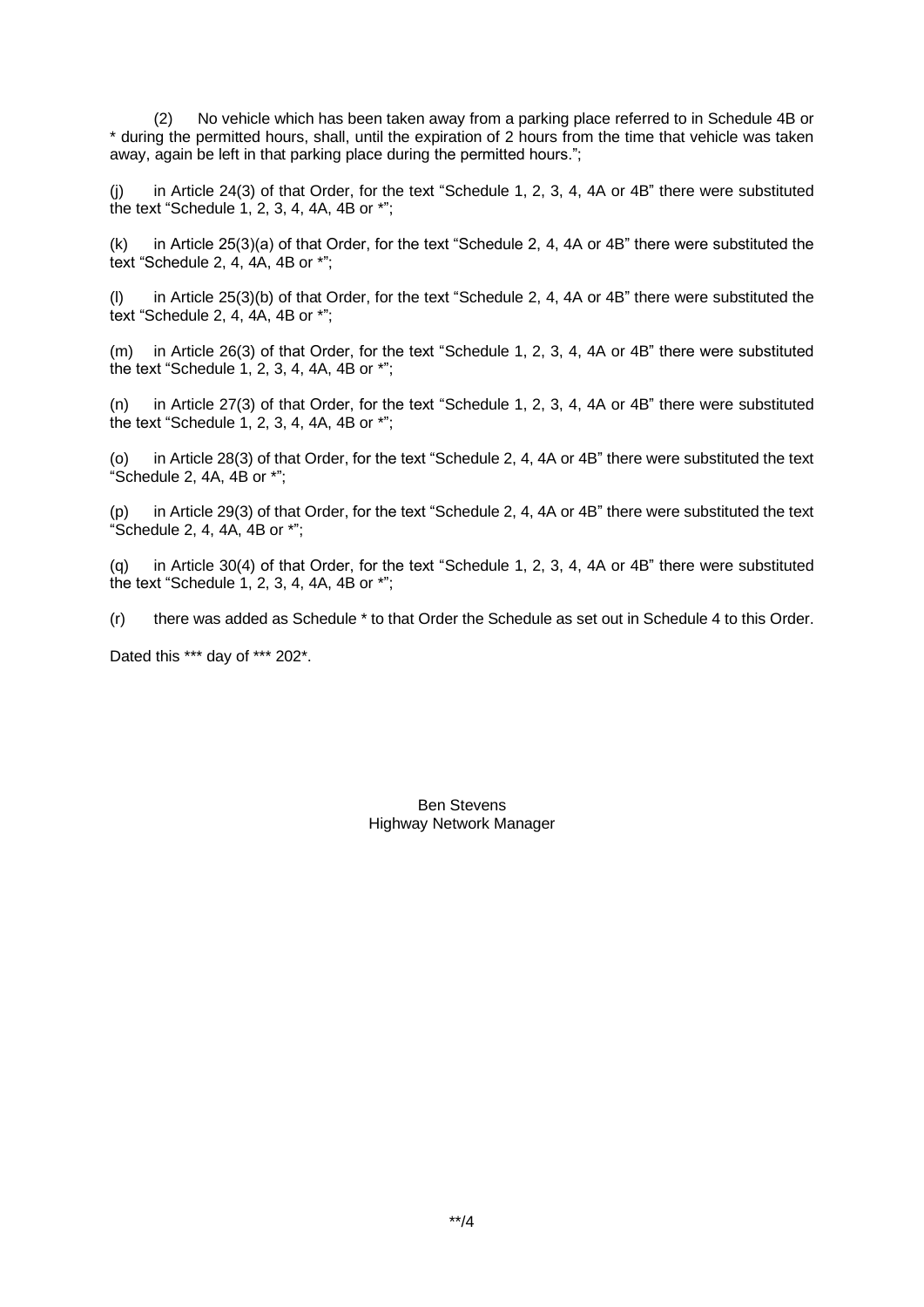#### SCHEDULE 1 (see Article 4)

IN RELATION TO A PARKING PLACE REFERRED TO IN THIS SCHEDULE THE EXPRESSION "PERMITTED HOURS" MEANS THE PERIOD BETWEEN 8.30 A.M. AND 6.30 P.M. ON MONDAYS TO FRIDAYS INCLUSIVE, ANY SUCH DAY NOT BEING CHRISTMAS DAY, GOOD FRIDAY OR A BANK HOLIDAY.

PARKING PLACES IN WHICH A VEHICLE MAY BE LEFT DURING THE PERMITTED HOURS PROVIDED THE VEHICLE DISPLAYS EITHER A VALID HARD COPY RESIDENT'S PERMIT, A VALID HARD COPY CAR CLUB PERMIT, A VALID HARD COPY VISITOR'S PERMIT OR A VALID HARD COPY TRADE PERMIT, ISSUED IN RESPECT OF THAT VEHICLE, OR THERE APPEARS ON A HAND-HELD DEVICE AN INDICATION THAT AN ELECTRONIC VERSION OF ONE OF THOSE PERMITS OR A FLEXIBLE CAR CLUB PERMIT HAS BEEN GRANTED IN RESPECT OF THAT VEHICLE AND THE PERMIT IS VALID.

| No of<br>parking<br>place | Designated parking place<br>2                                                                                                                                                                                             | Special<br>manner of<br>standing<br>3 |
|---------------------------|---------------------------------------------------------------------------------------------------------------------------------------------------------------------------------------------------------------------------|---------------------------------------|
| $\star$                   | HAWARDEN GROVE, the south-east side, from a point 6.7 metres south-<br>west of the south-western kerb-line of Croxted Road, south-westwards for<br>a distance of 5 metres.                                                |                                       |
| $\star$                   | HAWARDEN GROVE, the south-east side, from a point 17.7 metres south-<br>west of the south-western kerb-line of Croxted Road to the common<br>boundary of Nos. 11 and 13 Hawarden Grove.                                   |                                       |
| *                         | ROMOLA ROAD, the south-west side, from a point 7.2 metres south-east<br>of the common boundary of Nos. 12 and 14 Romola Road, south-eastwards<br>for a distance of 6 metres.                                              |                                       |
| *                         | ROMOLA ROAD, the south-west side, from a point 1.2 metres south-east<br>of the common boundary of Nos. 12 and 14 Romola Road to a point 1.4<br>metres north-west of the common boundary of Nos. 24 and 26 Romola<br>Road. |                                       |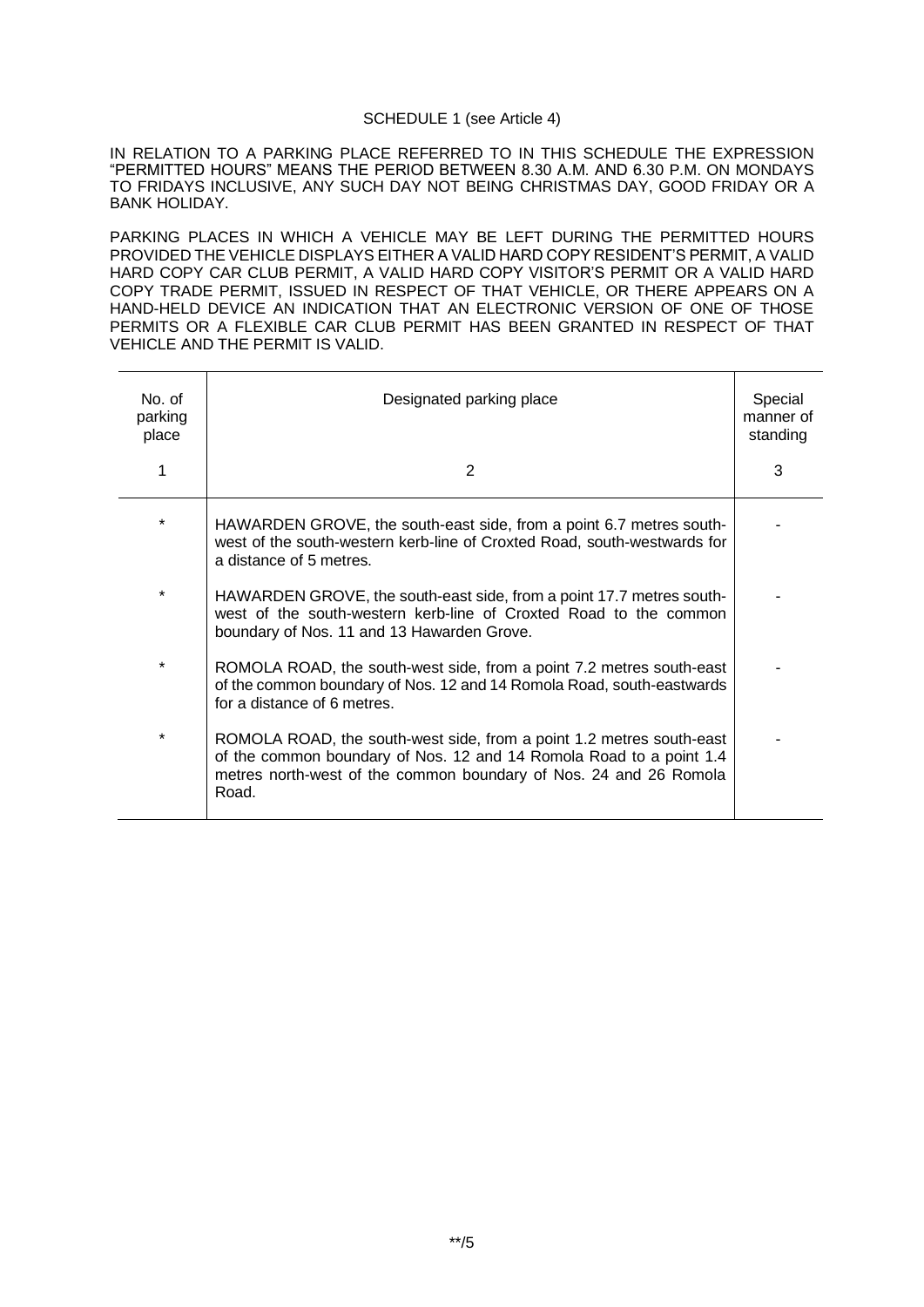IN RELATION TO A PARKING PLACE REFERRED TO IN THIS SCHEDULE THE EXPRESSION "PERMITTED HOURS" MEANS THE PERIOD BETWEEN 8.30 A.M. AND 6.30 P.M. ON MONDAYS TO FRIDAYS INCLUSIVE, ANY SUCH DAY NOT BEING CHRISTMAS DAY, GOOD FRIDAY OR A BANK HOLIDAY.

PARKING PLACES IN WHICH A VEHICLE MAY BE LEFT DURING THE PERMITTED HOURS PROVIDED THE VEHICLE DISPLAYS EITHER A VALID HARD COPY RESIDENT'S PERMIT, A VALID HARD COPY CAR CLUB PERMIT, A VALID HARD COPY VISITOR'S PERMIT OR A VALID HARD COPY TRADE PERMIT, ISSUED IN RESPECT OF THAT VEHICLE, OR THERE APPEARS ON A HAND-HELD DEVICE AN INDICATION THAT AN ELECTRONIC VERSION OF ONE OF THOSE PERMITS OR A FLEXIBLE CAR CLUB PERMIT HAS BEEN GRANTED IN RESPECT OF THAT VEHICLE AND THE PERMIT IS VALID.

| Parking | Designated parking place                                                                                                                                                                                                                                                | Special   |
|---------|-------------------------------------------------------------------------------------------------------------------------------------------------------------------------------------------------------------------------------------------------------------------------|-----------|
| place   |                                                                                                                                                                                                                                                                         | manner of |
| No.     |                                                                                                                                                                                                                                                                         | standing  |
| 1       | $\overline{2}$                                                                                                                                                                                                                                                          | 3         |
| *       | ABBOTS PARK, the north-west side, from a point 12 metres south-west<br>of the kerb-line of Tulse Hill to a point 1 metre north-east of the common<br>boundary of Nos. 40 and 42 Abbots Park.                                                                            |           |
| *       | ABBOTS PARK, the north-west side, from a point 5 metres south-west<br>of the common boundary of Nos. 38/40 and 42/44 Abbots Park, south-<br>westwards for a distance of 13 metres.                                                                                      |           |
| *       | AVENUE PARK ROAD, the south-east side, from a point 3.7 metres<br>south-west of the common boundary of Nos. 1 and 2 Avenue Park Road<br>to a point 6 metres south-west of the common boundary of Nos. 8 and 9<br>Avenue Park Road.                                      |           |
| *       | AVENUE PARK ROAD, the south-east side, from the common boundary<br>of Nos. 8 and 9 Avenue Park Road to a point 5 metres north-east of the<br>north-eastern boundary of No. 15 Avenue Park Road.                                                                         |           |
| *       | BROCKWELL PARK GARDENS, the south-east side, from the common<br>boundary of Nos. 40 and 41 Brockwell Park Gardens to a point 5 metres<br>south-west of the common boundary of Nos. 49 and 50 Brockwell Park<br>Gardens.                                                 |           |
|         | BROCKWELL PARK GARDENS, the south-east side, from a point 1<br>metre north-east of the common boundary of Nos. 49 and 50 Brockwell<br>Park Gardens to a point 7.2 metres north-east of the common boundary<br>of Nos. 52 and 53 Brockwell Park Gardens.                 |           |
| *       | BROCKWELL PARK GARDENS, the west and north-west side, from a<br>point 7 metres north of the northern kerb-line of Trinity Rise, northwards<br>for a distance of 6 metres.                                                                                               |           |
|         | BROCKWELL PARK GARDENS, the west and north-west side, from a<br>point 19 metres north of the northern kerb-line of Trinity Rise to a point 5<br>metres south-west of a point opposite the common boundary of Nos. 8<br>and 9 Brockwell Park Gardens.                    |           |
| $\star$ | ULLSWATER ROAD, the south-east side, from a point 9.7 metres south-<br>west of the common boundary of West Norwood Spiritualist Church and<br>Nos. 1 to 12 St Martin's Court to a point 1.4 metres south-west of the<br>common boundary of Nos. 7 and 9 Ullswater Road. |           |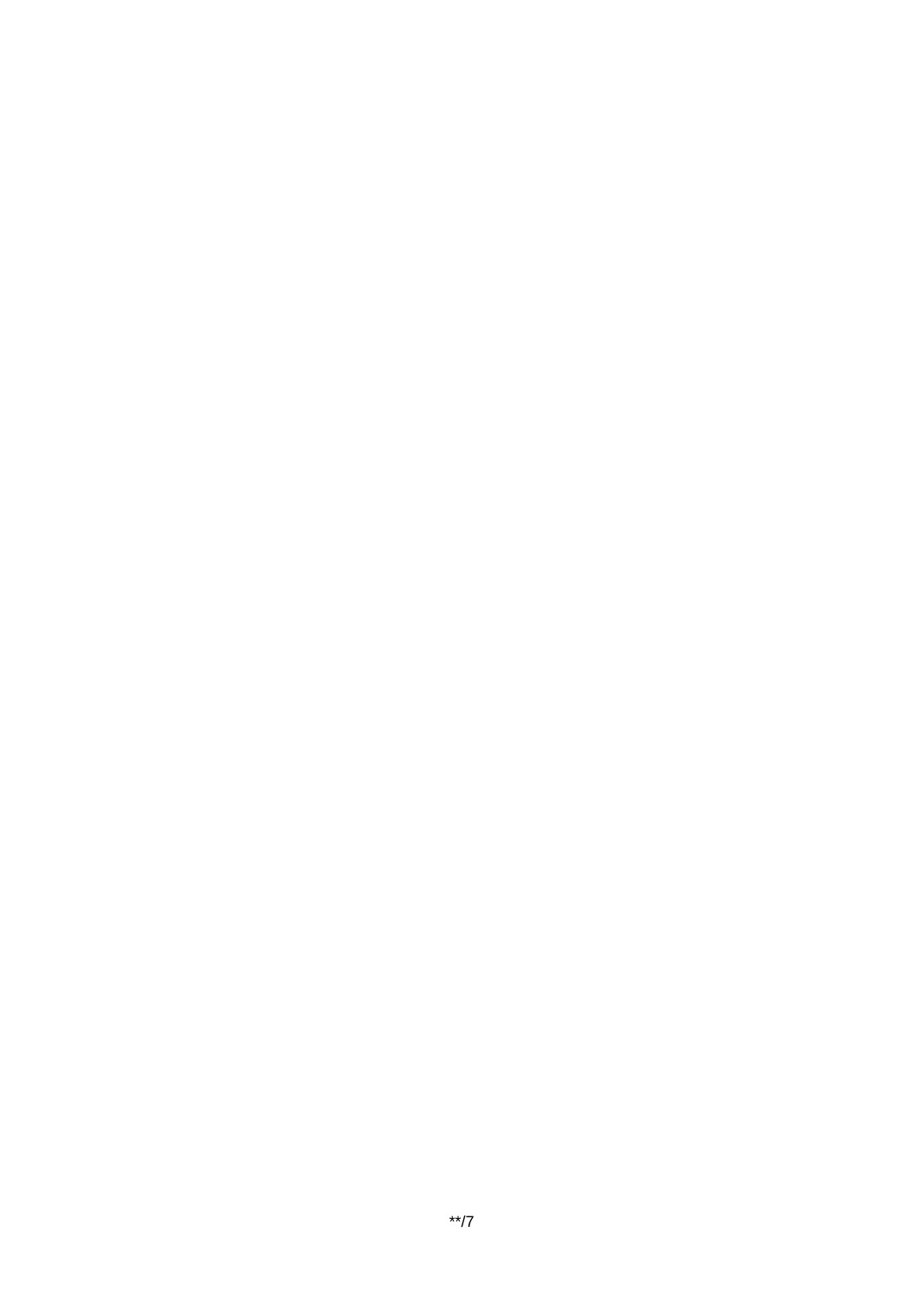IN RELATION TO A PARKING PLACE REFERRED TO IN THIS SCHEDULE THE EXPRESSION "PERMITTED HOURS" MEANS AT ANY TIME (AND THE VEHICLE IS LEFT FOR NOT MORE THAN A MAXIMUM PERIOD OF TWENTY-FOUR HOURS).

PARKING PLACES IN WHICH A VEHICLE MAY BE LEFT DURING THE PERMITTED HOURS PROVIDED THE VEHICLE DISPLAYS EITHER A VALID HARD COPY RESIDENT'S PERMIT, OR A VALID HARD COPY BUSINESS PERMIT, A VALID HARD COPY CAR CLUB PERMIT, A VALID HARD COPY TEACHER'S PERMIT, A VALID HARD COPY VISITOR'S PERMIT OR A VALID HARD COPY TRADE PERMIT, ISSUED IN RESPECT OF THAT VEHICLE, OR THERE APPEARS ON A HAND-HELD DEVICE AN INDICATION THAT AN ELECTRONIC VERSION OF ONE OF THOSE PERMITS OR A FLEXIBLE CAR CLUB PERMIT HAS BEEN GRANTED IN RESPECT OF THAT VEHICLE AND THE PERMIT IS VALID, PROVIDED THAT THE ELECTRICAL STORAGE BATTERY OF THAT VEHICLE IS IN THE PROCESS OF BEING CHARGED FROM A MAINS ELECTRICAL SOURCE ADJACENT TO THAT PARKING PLACE.

| Parking<br>place<br>No. | Designated parking place<br>2                                                                                                                                             | Special<br>manner of<br>standing |
|-------------------------|---------------------------------------------------------------------------------------------------------------------------------------------------------------------------|----------------------------------|
| $\star$                 | ABBOTS PARK, the north-west side, from a point 1 metre north-east of<br>the common boundary of Nos. 40 and 42 Abbots Park, south-westwards<br>for a distance of 6 metres. |                                  |